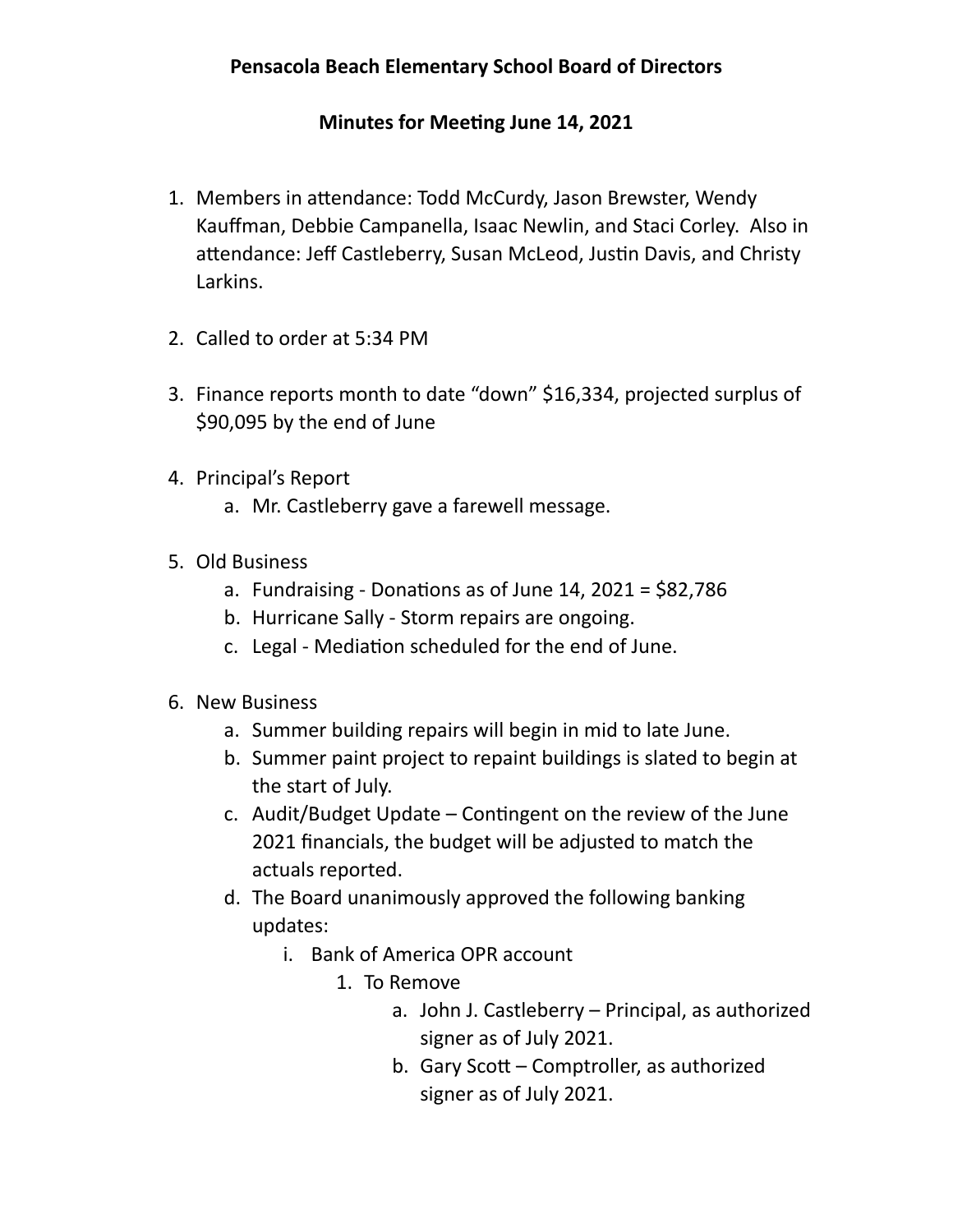## **Minutes for Meeting June 14, 2021**

- 2. To Add
	- a. Susan McLeod Principal as authorized signer as of July 2021.
	- b. Keith Spence Comptroller as authorized signer as of July 2021.
- ii. Bank of America Money Market Account
	- 1. To Remove
		- a. John J. Castleberry as an authorized signer from as of July 2021.
	- 2. To Add
		- a. Susan McLeod Principal as authorized signer as of July 2021.
		- b. Keith Spence Comptroller as authorized signer as of July 2021.
- e. The Board unanimously approved amendments to the Student Behavior Policy and the PBES Application proposed by incoming Principal, Susan McLeod.
- f. The Board unanimously approved the following PBES 2021-22 Staff recommendations proposed by incoming Principal, Susan McLeod:

| Kindergarten                  | Katie Shearlock      |
|-------------------------------|----------------------|
| 1st Grade                     | Rebecca Davis        |
| 2nd Grade                     | Jordan McKinney      |
| 3rd Grade                     | <b>Joy McLaurine</b> |
| 4th Grade                     | Erin Olson           |
| 5th Grade                     | <b>Sydney Bracey</b> |
| <b>Literacy Coach</b>         | Jennifer Neal        |
| <b>Physical Education</b>     | <b>Ginny Baynes</b>  |
| Art                           | <b>Kim Spring</b>    |
| Music/Media                   | Mary Holway          |
| <b>Testing Coordinator</b>    | <b>Shelby Smith</b>  |
| <b>Technology Coordinator</b> | Monika Springer      |
| <b>Teacher Assistant</b>      | Katie Sherlock       |